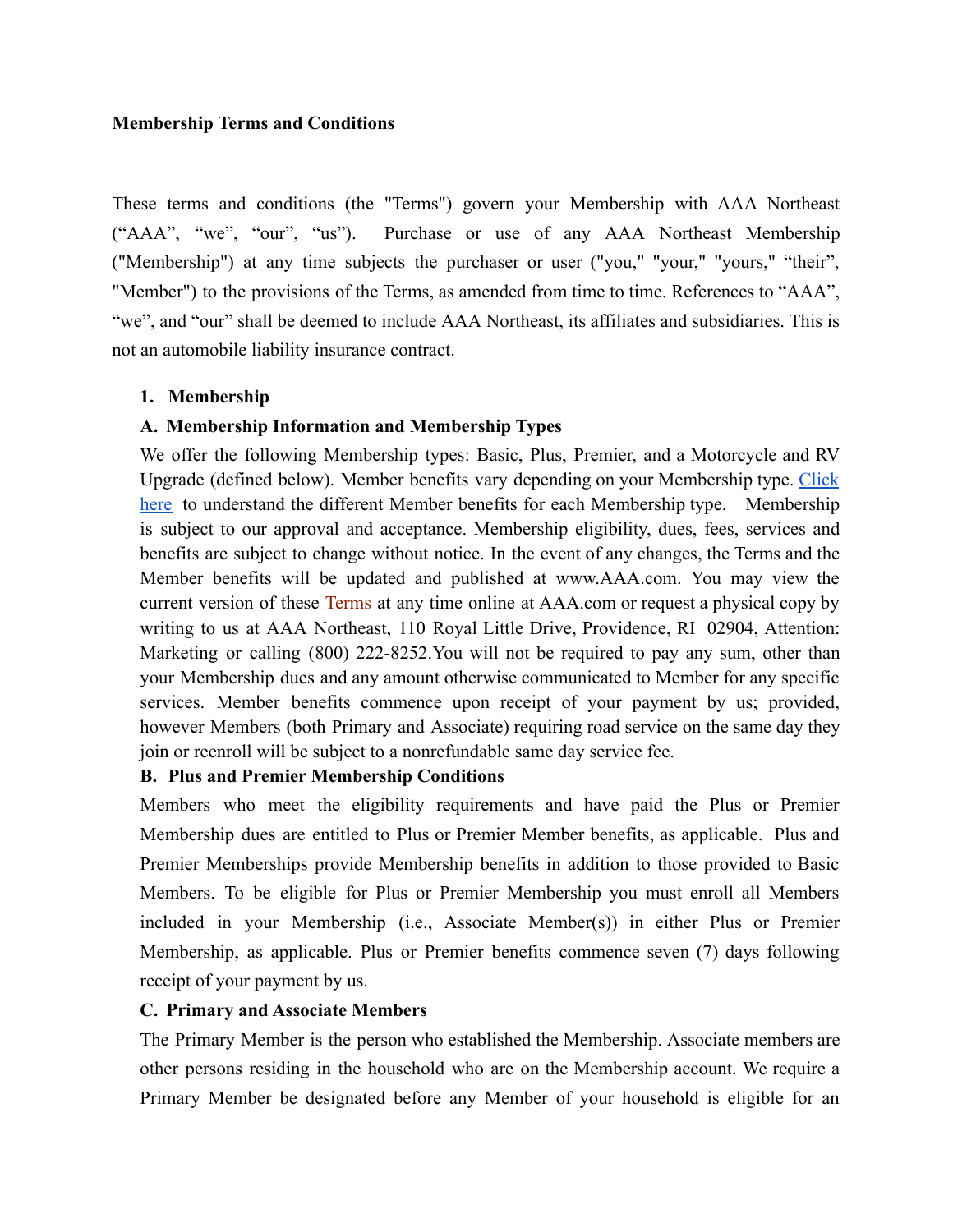Associate Membership. In the event the Primary Membership is cancelled for any reason, an Associate Member, if any, will become the Primary Member. Memberships are for individual use only and are non-transferable. Associate Members may be added to the Membership as long as they reside in the same household as the Primary Member and meet eligibility requirements. The Primary Member must be at least driving age in the state where they reside and have a valid government issued ID. Primary Members are responsible for the conduct and service demands of their Associate Members. Primary and Associate Members enjoy the same Membership benefits. Associate Members may make changes to the Membership with the exception of cancelling the Primary Member's Membership.

### **D. Motorcycle and RV Upgrade**

Members may add the optional Motorcycle and RV service as an upgrade to their Plus or Premier Membership ("Motorcycle and RV Upgrade"). To be eligible for the Motorcycle and RV Upgrade, you and all Members in your household (both Primary and any Associates) must be Plus or Premier Members in good standing and pay annual Motorcycle and RV Upgrade dues in addition to the Plus and Premier Membership dues. Motorcycle and RV Upgrade is not available to Basic Members; however, Basic Members who elect to upgrade to a Plus or Premier Membership can enroll in the Motorcycle and RV Upgrade, subject to the seven-day waiting period for Plus or Premier Roadside Assistance (as hereinafter defined); provided, however during such waiting period you will be entitled to Roadside Assistance as a Basic Member. Roadside Assistance calls provided as part of the Motorcycle and RV Upgrade are included within the allowed allotment of Roadside Assistance calls per Member such that if you enroll in the Motorcycle and RV Upgrade at any time other than renewal, you are only entitled to the remaining Roadside Assistance calls in your annual allotment. Adding the Motorcycle and RV Upgrade allows you to use those remaining calls whether you are in a vehicle or on a motorcycle. The Motorcycle and RV Upgrade offers Roadside Assistance services to Members either driving or riding on the following eligible vehicles: (i) Dual-wheel campers/motor homes ("RVs"); (ii) Motorcycles (two and three wheeled, including with sidecars); (iii) Mopeds; (iv) Scooters; and (v) Motorized bicycles; provided, however that all such vehicles are registered and street legal (other than motorized bicycles which may not have to be registered and/or street legal, depending on the jurisdiction). The Motorcycle and RV Upgrade does not cover motorcycle trailers or any other vehicle not specifically listed as eligible.

Services available under the Motorcycle and RV Upgrade include the following:

(i) Towing (available only if your motorcycle or RV cannot be started, is damaged as a result of an accident or when in AAA judgment the motorcycle cannot be placed in a safe driving condition), extrication and winching up to \$500 per service call and up to \$1,000 total per household per membership year.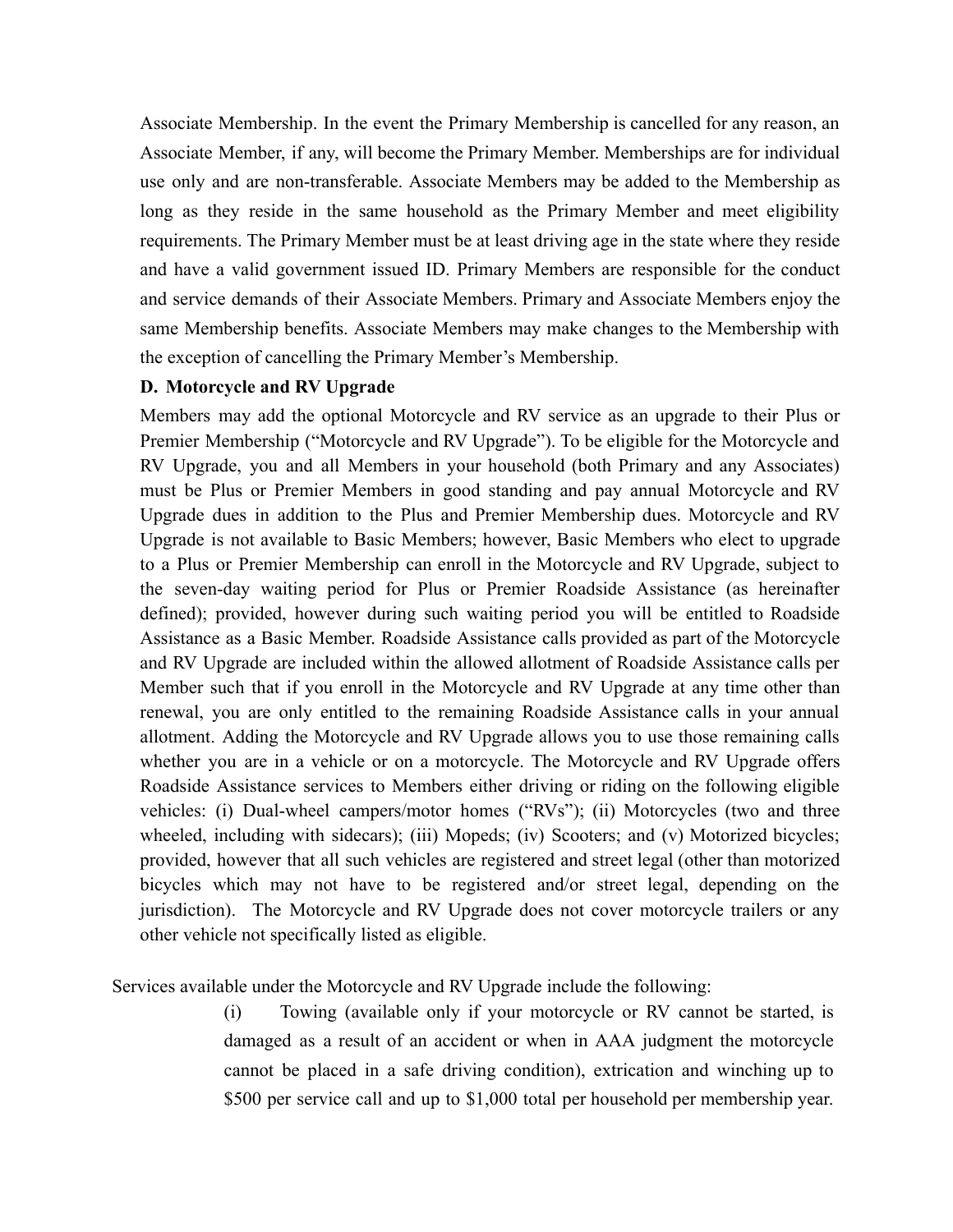Members are responsible for all other costs of service above such amounts. We will provide you with a good faith estimate of such additional charges, for which you are responsible.

- (ii) Fuel delivery
- (iii) Tire inflation

(iv) Battery jumpstarts provided that the battery is easily accessible, and services can be delivered safely.

Gift Memberships for the Motorcycle and RV Upgrade are available for purchase so long as the recipient and all Members of the recipient's Membership are already Plus or Premier Members.

Please note that the Motorcycle and RV Upgrade dues will be allocated and charged to the Primary Member. Either AAA or you may cancel your Motorcycle and RV Upgrade at any time. If your Motorcycle and RV Upgrade is cancelled for any reason, the Primary Member on your Membership will receive a pro rata refund based on the Primary Member's Membership expiration date and you and all other Members on your Membership may not re-enroll in the Motorcycle and RV Upgrade for a period of at least twelve (12) months from the effective date of the Motorcycle and RV Upgrade cancellation. Cancellation for any reason will be effective upon, and Motorcycle and RV Upgrade benefits will be available through, the date of cancellation.

### **2. Roadside Assistance**

Roadside Assistance service ("Roadside Assistance", "Road Service", or "Service") is available 24 hours a day/7 days a week and is designed to assist you when the vehicle you are either driving in or riding in becomes disabled. You may also request Road Service through the AAA app that is available for mobile devices or online at https://northeast.aaa.com/automotive/services/roadside-assistance.html. As part of Roadside Assistance, AAA or its independent contractors may attempt minor mechanical adjustments on your vehicle, but we do not represent or warrant that such adjustments will resolve any mechanical issues. When your vehicle cannot be made operable, we will assist you in finding the nearest open place of repair. Additionally, should you need lodging or alternative transportation, AAA will assist you in obtaining such lodging or alternative transportation, at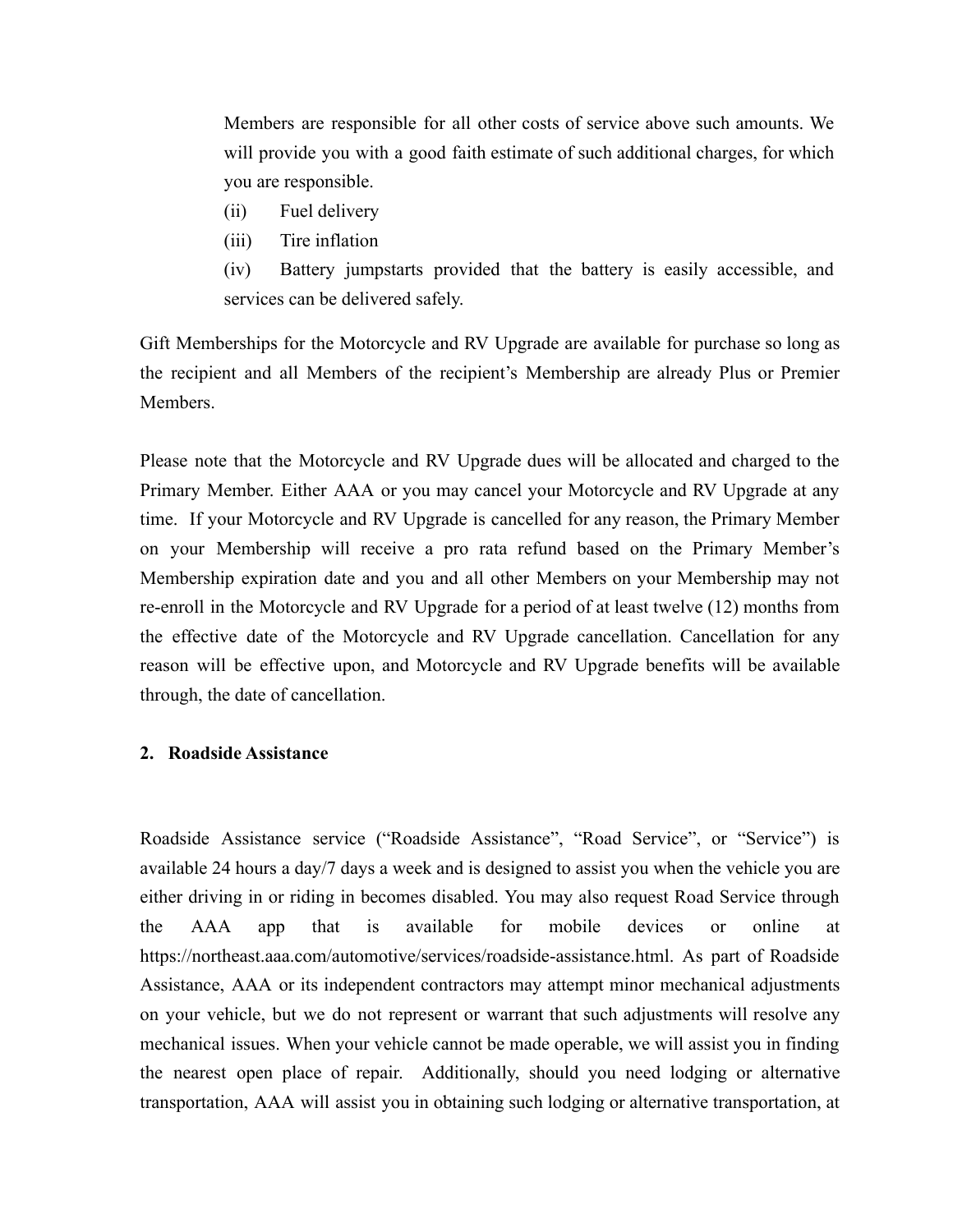your expense. Charges for services that are in addition to the Services included with your Membership will not exceed the prevailing hourly or mileage rates for the region where the Service is provided as determined by AAA. Depending on your Membership type, certain expenses may be reimbursed. Service is available only to a Member who is the driver of or a passenger in the vehicle at the time of the vehicle disablement. Road Service is not available to non-Members driving a Member's car, even if that person resides in the same household. Services do not include parts, labor, materials or storage, which are at your expense. We cannot guarantee that all service stations stock parts or are equipped to service or repair every make and model of a domestic or foreign vehicle, nor can we guarantee the availability of any repair service after regular business hours or on weekends. In addition, you are responsible for any tolls, charges for ferry transport or by third party providers in connection with AAA's provision of Services. See [Sc](http://www.southernnewengland.aaa.com/membership/comparison-chart)hedule A to understand the different Roadside Assistance benefits by Membership and vehicle type.

As part of Roadside Assistance, AAA provides the following Services:

## **A. Battery Service**

AAA provides mobile battery testing and replacement services. AAA will test the battery and the vehicle charging system at no cost to the Member, unless contrary to the vehicle manufacturer's recommendations. A battery boost may be provided in an attempt to start your vehicle. If the battery needs to be replaced, AAA will replace the battery at your request and expense.

### **B. Flat Tire Service**

Flat tire service is included as part of your Membership provided you have a spare tire in your possession that is inflated and meets the vehicle manufacturer's recommendations for the spare tire. AAA will use commercially reasonable efforts to reach the vehicle and replace the flat tire with your spare. Tire service/replacement is a temporary fix, not a permanent repair and does not include plugging a tire or repairing it at the roadside. AAA recommends that you immediately bring the vehicle to a qualified repair facility for a permanent repair of the tire. If the spare is also flat, in poor condition or not available, normal Towing Services will apply and repairs are at your expense. If due to vehicle design, a special wrench or tool is required, you must furnish it in order for Services to be performed. Tire Service is not available to vehicles with dual wheels.

## **C. Out of Fuel**

If your vehicle runs out of fuel, we will deliver a sufficient amount of fuel to reach the nearest open service station, and you will be charged for the fuel at current pump prices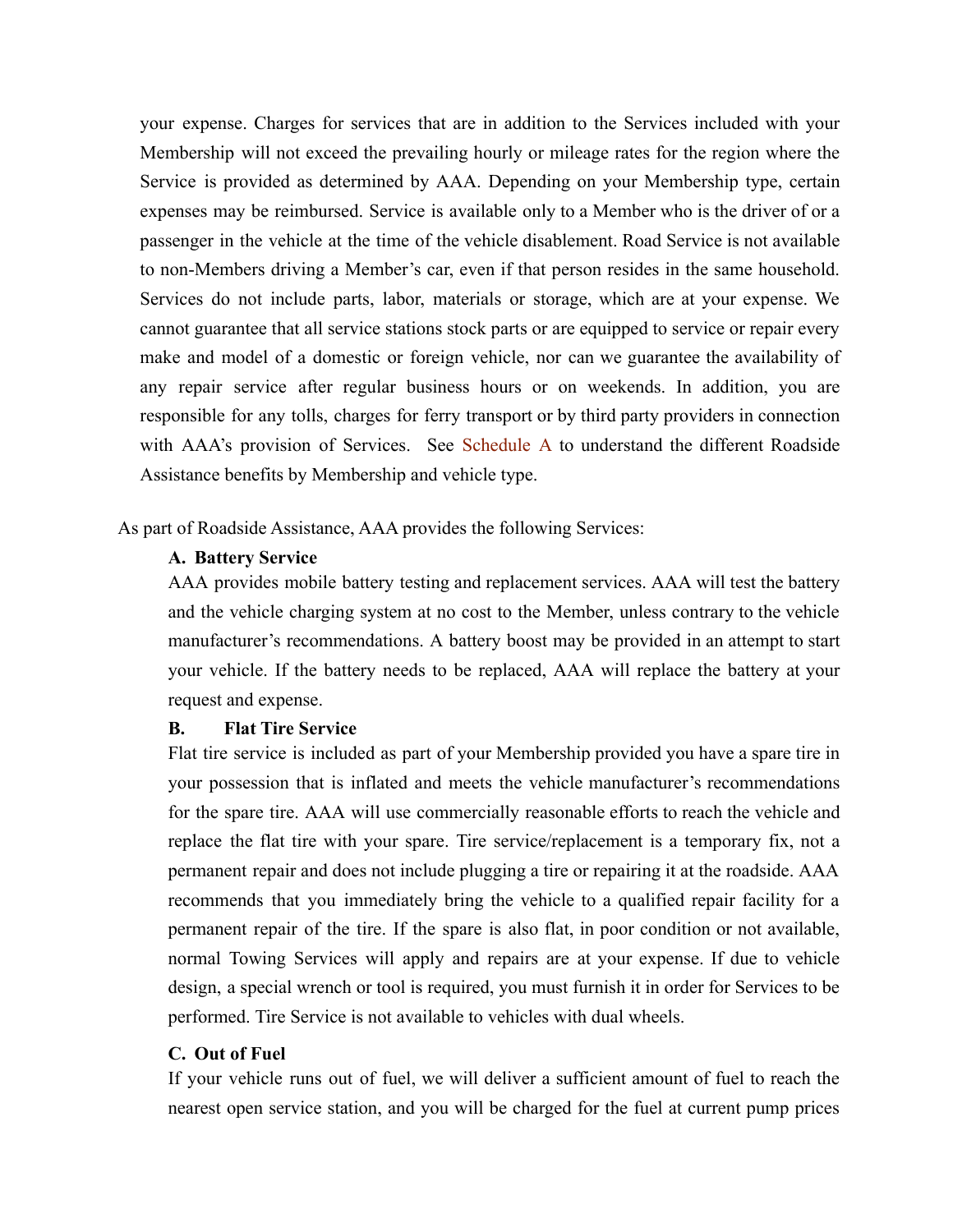as determined by AAA from time to time. Specific brands or octane ratings cannot be promised. If you are a Plus or Premier Member, additional Member benefits may apply.

### **D. Locked Out of the Vehicle**

If you are locked out of your vehicle, we will attempt to gain entrance to the vehicle by the use of special door opening tools. If we are unable to gain entry to the vehicle at the roadside, we will offer to tow the vehicle to a locksmith or other destination, subject to the Terms. If the vehicle key is lost, broken or we cannot gain entry, we may arrange for an independent contractor or reimburse you for commercial locksmith service up to \$50. If you are a Premier or Plus Member, additional Member benefits may apply.

#### **E. Towing and Related Services**

If your vehicle cannot be started, is damaged as a result of an accident or when, in our judgment, the vehicle cannot be placed in a safe driving condition, it will be towed, except as otherwise set forth herein, at no charge to you, to either the responding independent contractor automobile service facility, or to any location within three (3) miles of the location of the vehicle. In the case of an accident, you must ask the police to call us to dispatch tow service, if legally permitted to do so. Except for Motorcycle and RV Upgrade, if you desire to have the vehicle towed to a destination other than as stated above, you may be charged for towing Services after the first three (3) miles depending on your Membership type. Plus Members receive up to 100 miles of tow service per Road Service call, and Premier Members receive towing of up to 200 miles at no charge for one Road Service call, per Membership per Membership year in addition to towing for the remaining Road Service calls up to 100 miles each. Plus and Premier towing benefits start from the point of disablement of the vehicle to the destination of your choice. Additional miles over these mileage allowances will be charged at current rates, plus any applicable taxes; provided, however, such rates shall not exceed prevailing commercial rates in the area. Additional fees may apply; provided, however, the Member shall not be charged hook-up fees, if any, for tows that are included within the Services at no charge. Rates are subject to change in AAA's sole discretion. Rates may differ from Club (as hereinafter defined) to Club, and you may be asked to pay whatever rate is in effect in a Club territory outside your home Club territory. Tow rates in certain states may be subject to tax, which is your responsibility. In instances when the vehicle becomes disabled while towing a light duty trailer, Service will also be provided for the trailer (excludes fifth wheel trailers); however, you may be required to pay for trailer towing. At the scene of an accident, any additional equipment or manpower required to provide Services will be at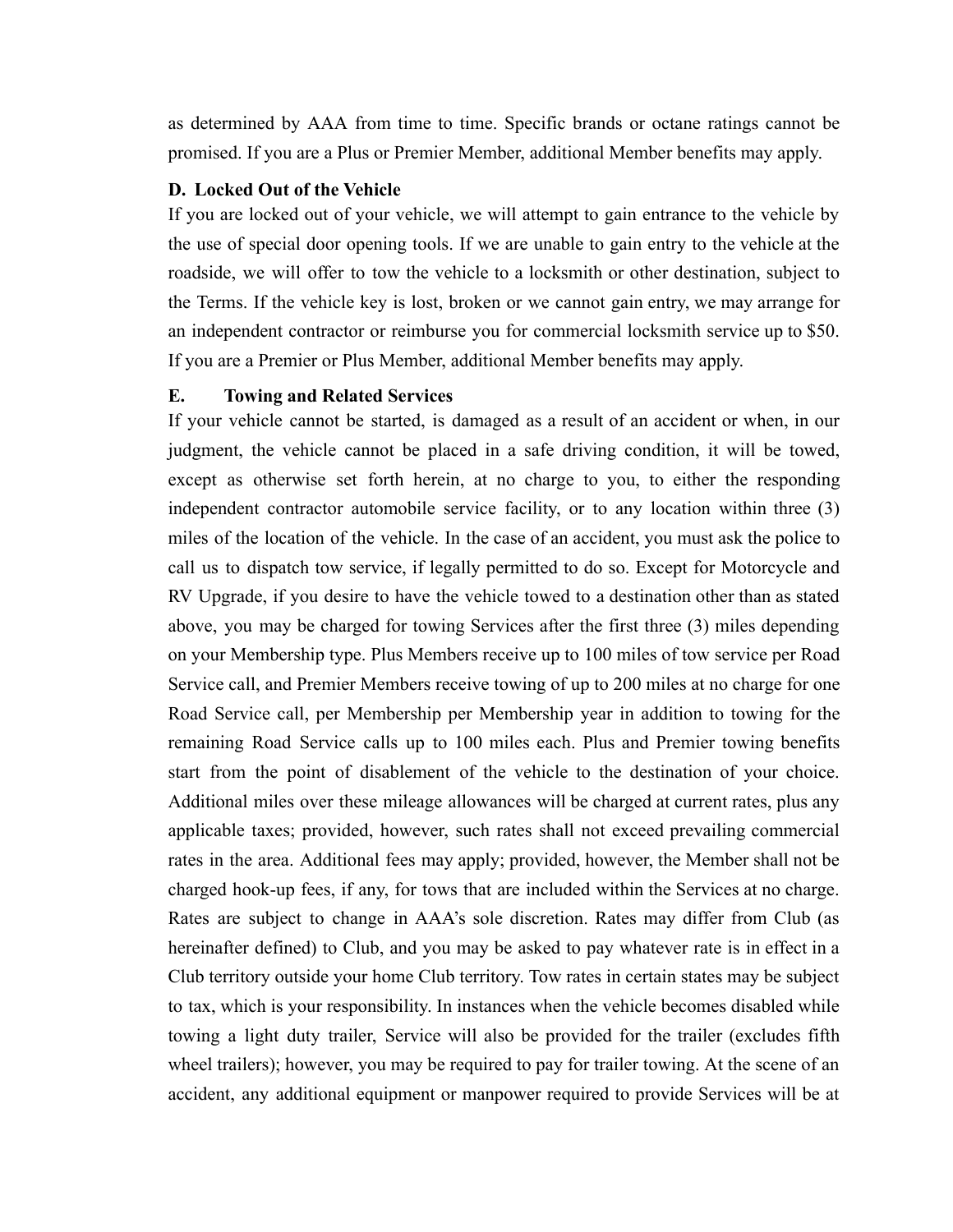your expense. You may also be required to pay storage charges if you elect to leave your vehicle at a service facility overnight. Towing Services will only be provided for a covered vehicle disablement and will not be provided for purposes of transporting vehicles due to purchase, sale, auction, car show exhibition, charitable donation, relocation or other similar situations. Motorcycle and RV towing shall be provided without regard to the miles towed, subject to the \$500 and \$1000 maximum per tow and per household per membership year, respectively, as set forth in Section 1.D. We will provide you with a good faith estimate of such additional charges, for which you are responsible.

## **F. Extricating or Winching Service**

If while a vehicle is traveling, it becomes stuck in a ditch, mud or snow, we will attempt to free it if, in our sole opinion, it can be safely reached from a normally traveled road or established thoroughfare. If special equipment, more than one service person or more than one service vehicle is needed, additional charges may apply. Extrication or winching Services are not available for parked, snowbound, or un-shoveled vehicles, and do not include shoveling or clearing of snow, mud, dirt or sand. Motorcycle and RV extrication or winching service shall be provided without regard to the miles towed subject to the \$500 and \$1000 maximum per tow and per household per membership year, respectively, as set forth in Section 1.D. We will provide you with a good faith estimate of such additional charges, for which you are responsible.

## **G. Delays**

Delays, which may be excessive at times, may occur when a substantially greater than normal number of Members call for Service at the same time. This situation is usually caused by adverse weather, unusual traffic or other conditions over which AAA has no control. During these peak periods of demands for Roadside Assistance, AAA may prioritize certain service requests. Towing Services to your choice of destination or long-distance tows may be delayed. In certain circumstances, all Services may be temporarily suspended.

## **H. Services Outside of AAA Northeast's Territory**

You are entitled to Services throughout the United States and Canada. Outside the AAA Northeast territory, Services will be provided by the local AAA club or Canadian Automobile Association club ("Club") servicing that area. Membership terms, rates, products and services may vary from Club to Club.

**I. AAA Northeast Territory**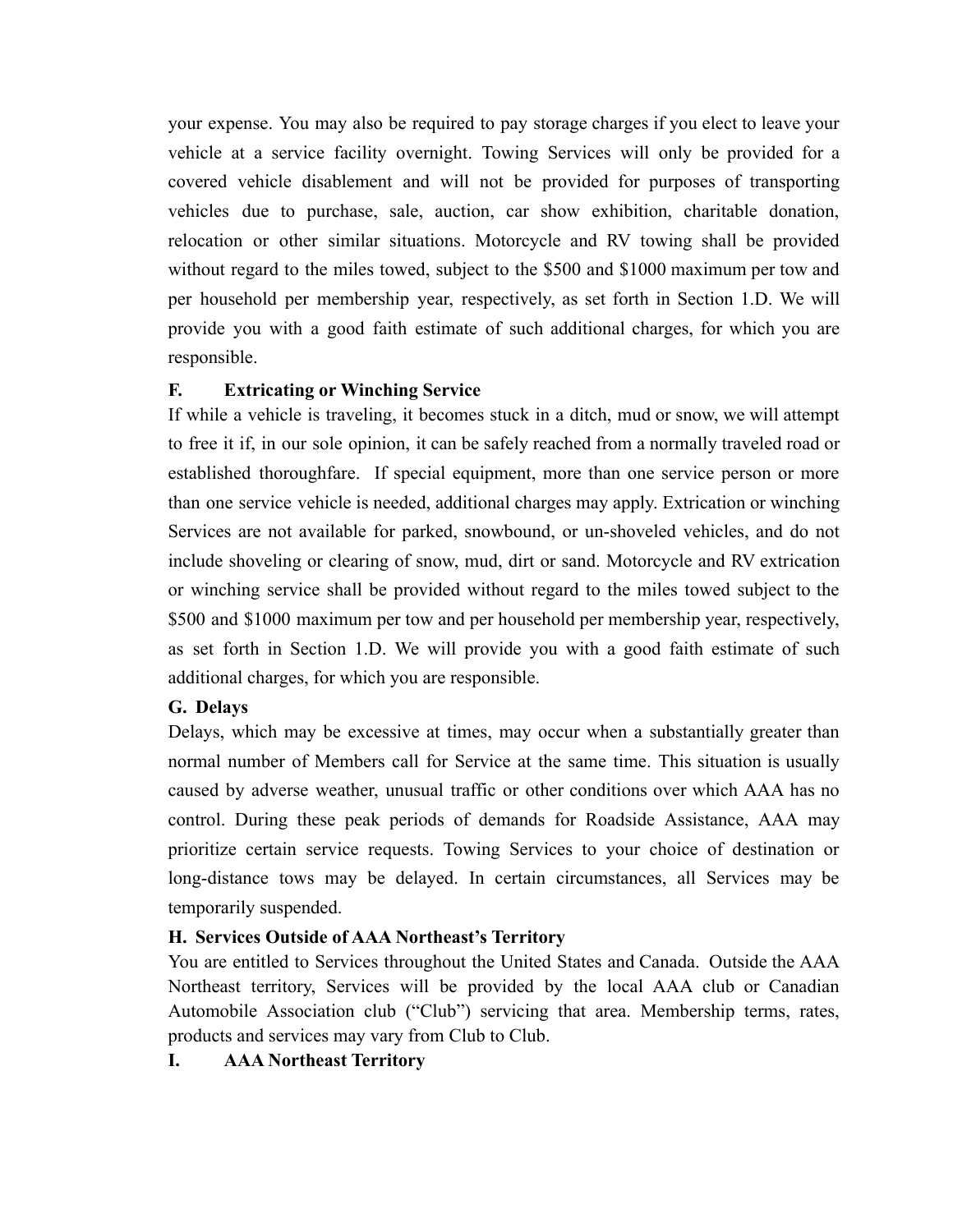AAA Northeast serves Members located in the following locations: (i) throughout the State of Rhode Island; (ii) the Town of Pawcatuck, and New Haven, Fairfield and Litchfield counties in the State of Connecticut; (iii) throughout the Commonwealth of Massachusetts; (iv) Salem, New Hampshire; (v) Morris, Union, and Essex counties in the State of New Jersey and (v) in New York as follows: Long Island, the five boroughs of New York City, and Westchester, Rockland, Sullivan, Ulster, Dutchess, Orange, Putnam, Chenango, Delaware, Otsego, Schoharie and Herkimer counties, and parts of Lewis, Madison and Oneida counties. Products and Services may vary across AAA Northeast's Territory.

### **J. Additional Terms**

The following additional terms apply to Roadside Assistance:

(i) A Member in good standing must be with the disabled vehicle at all times.

(ii) A Member must have a valid Membership, and a government issued identification must be shown to AAA at time of service. If a Member does not have a valid Membership or a government issued identification at the time Roadside Assistance is requested, we may decline to provide you Roadside Assistance. If we do provide you with Roadside Assistance absent a valid Membership or government issued identification, you may be required to pay at the time Roadside Assistance is rendered. You may submit the invoice to AAA for reimbursement consideration. If we agree to reimburse you, such reimbursement may be based on rates in effect between AAA and its independent contractors from time to time and not the invoice submitted by you.

(iii) There must be a licensed driver with the vehicle at all times and the vehicle must be properly registered.

(iv) After the Roadside Assistance call has been completed, you may be required to sign a service slip acknowledging that Services were rendered by AAA.

(v) If your vehicle starts before Service arrives, contact us to cancel the Roadside Assistance you requested. If you fail to contact us, the Roadside Assistance will be counted towards your Member benefits.

(vi) Some vehicles may need ferry transport to reach their intended destination. In such case, there may be a delay in getting your vehicle and the service vehicle on the ferry and there may be charges for such ferry transport. We will provide you with a good faith estimate of such additional charges, for which you are responsible.

(vii) We make no representations or warranties that we will provide Roadside Assistance within a specified time.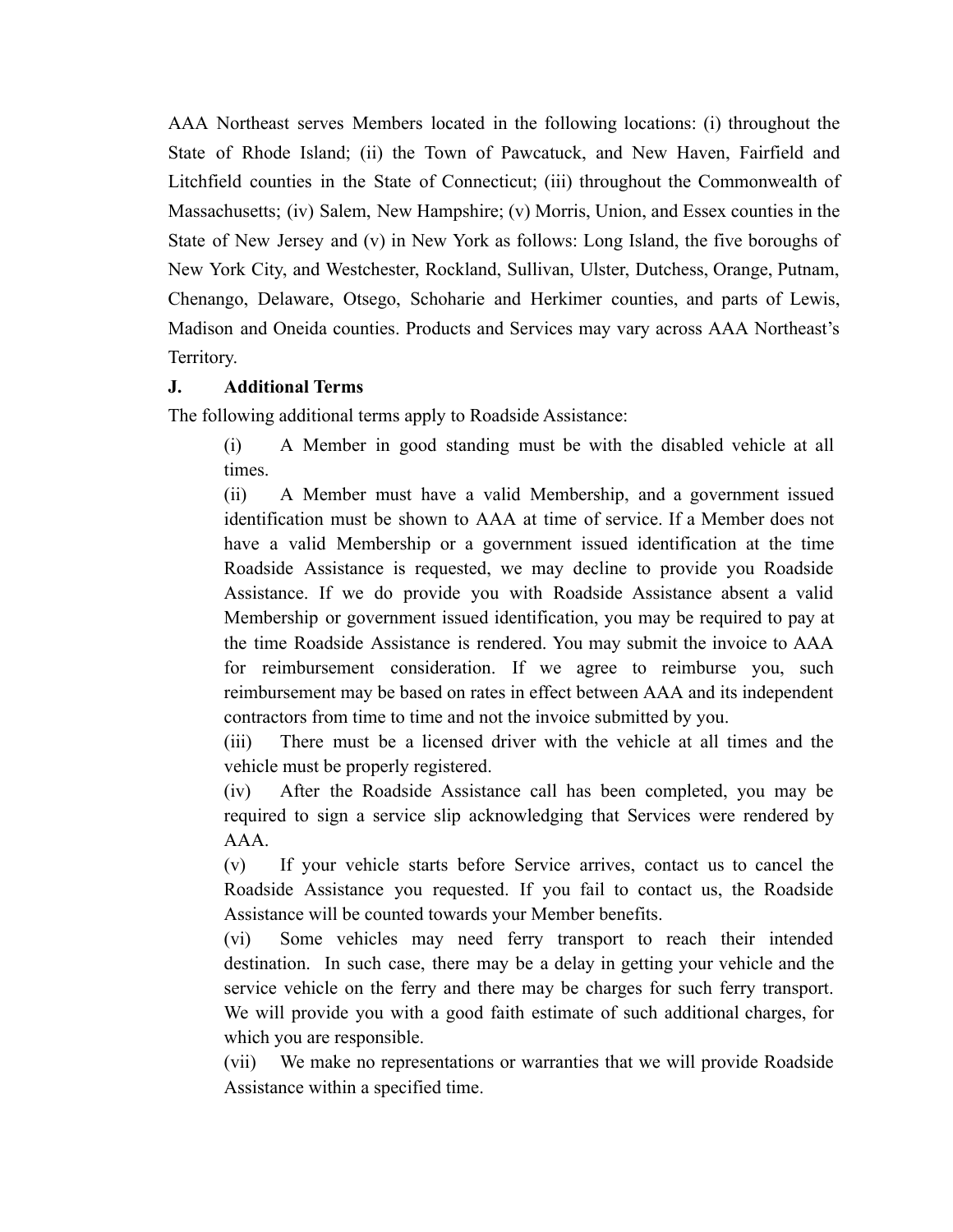(viii) ELIGIBLE VEHICLES: Four-wheeled motor vehicles are eligible for Roadside Assistance. Dual-wheel campers/motor homes will be provided all Services except towing, extrication/recovery and tire service. Except as otherwise provided, dual-wheel, unloaded pickup trucks are provided all Services except flat tire service. Rented passenger vehicles are eligible for Service. Certain commercial vehicles are eligible for Service with the exclusion of those vehicles with livery or T&LC plates such as taxi cabs and limousines. Vehicles with cube, dump or utility body types will be evaluated on a case-by-case basis to determine if normal automobile servicing equipment can safely handle the different size, weight and wheel bases. Motorcycles and RV(s) may be eligible for towing, extrication/recovery and tire service provided you have the Motorcycle and RV Upgrade and are a Member in good standing. Refer to Section 1.E for details.

(ix) VEHICLES NOT ELIGIBLE: Unattended, abandoned, illegally parked, vehicles going to a junk or salvage yard, vehicles that have been purchased in a non-running condition, being donated to a charitable organization, equipped with an attached snowplow, car trailers, cargo or utility trailers, commercial, livestock and horse trailers, landscaping trailers, boat trailers and any trailer not described as being eligible, and vehicles that cannot be driven safely, including without limitation vehicles for which there is no legal driver available, e.g. not under the influence of drugs or alcohol.

(x) If a vehicle is in an inaccessible location, such as an unplowed street or driveway, a beach, field or wooded area that cannot be reached by a service vehicle, in our sole opinion ("Inaccessible Location"), Roadside Assistance may not be rendered. In instances where we determine that the vehicle is in an Inaccessible Location and agree to provide Roadside Assistance, it will be rendered at your expense.

(xi) Roadside Assistance and Towing Service will not be rendered to vehicles ordered towed by the police for alleged violation of the law.

(xii) In some cases we utilize independent contractors to provide Roadside Assistance and cannot control the manner in which those independent contractors provide Roadside Assistance. Accordingly, we are not liable for any claims, damages, causes of actions, suits, or demands ("Damages") arising out of any act or omission of our independent contractors. All Damages are the responsibility of the independent contractor. In the event of a dispute between you and an independent contractor, we may assist by mediating the dispute, but are not responsible for the actions of independent contractors.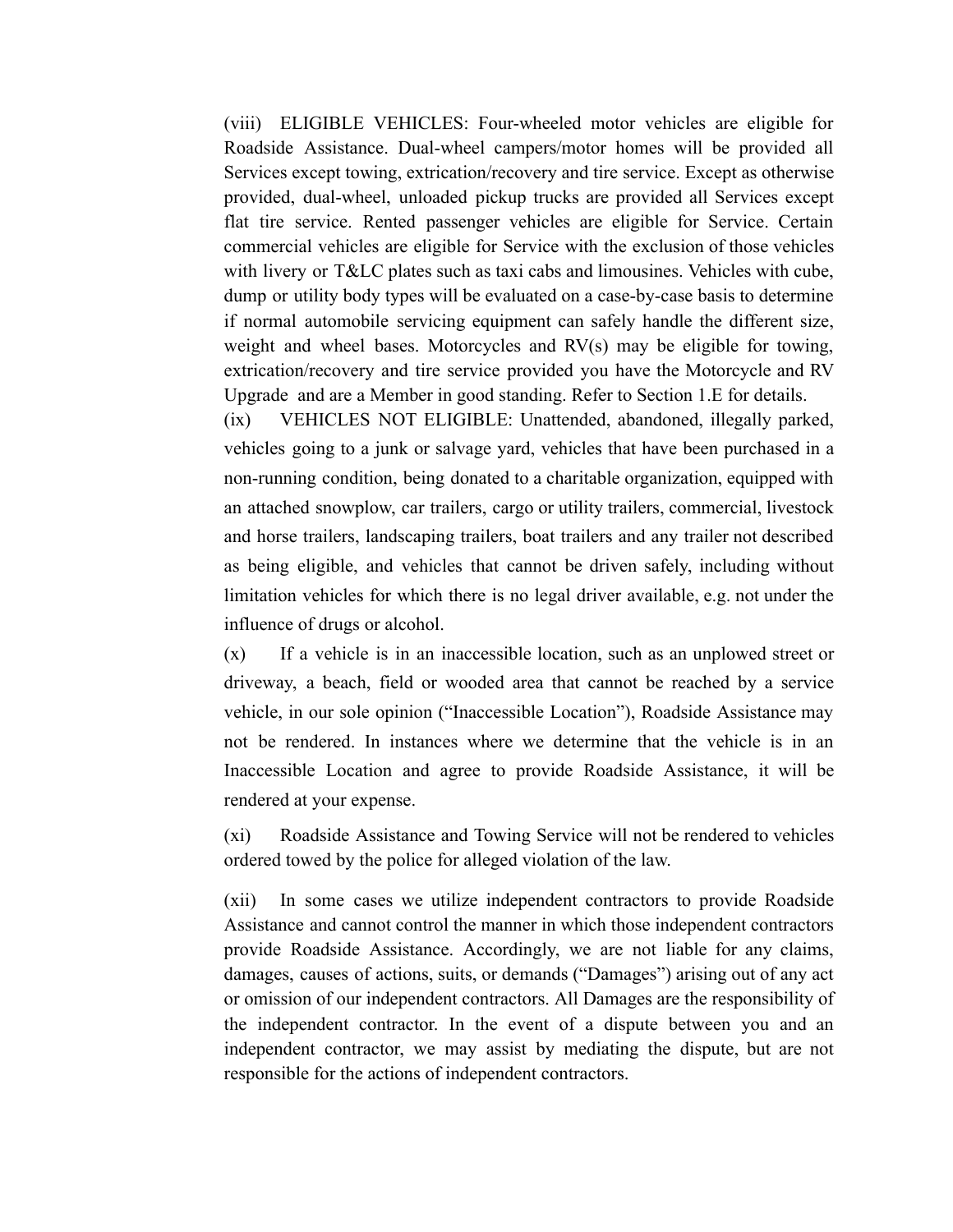(xiii) On certain roads, state or municipal regulations only permit Roadside Assistance to be delivered by franchised stations, which are not affiliated with AAA ("Franchised Stations"). We cannot control the manner in which such Franchised Stations provide Roadside Assistance and make no representations or warranties concerning the Roadside Assistance provided by the Franchised Stations, and we are not liable for any Damages arising out of any act or omission of the Franchised Stations. AAA will reimburse you for charges paid for Roadside Assistance provided by the Franchised Stations based on the Service you are entitled to receive, provided that the official receipt is submitted to us for reimbursement. If towing services are provided, you will receive a refund for a tow to the Franchised Station providing the Service or to the nearest exit.

(xiv) Without limiting any rights or remedies, we may seek reimbursement from you where Roadside Assistance was fraudulently or wrongfully obtained.

(xv) Roadside Assistance may not be used as a substitute for regular maintenance necessary to keep your vehicle in good operating condition.

(xvi) Your individual Membership may not be used by a business or other organization to provide Roadside Assistance for its customers, employees or vehicles, including without limitation ride sharing services such as Uber and Lyft.

(xvii) Roadside Assistance will only be provided when it is safe to do so and where it is legally permitted.

(xviii) You are permitted up to four (4) Road Service calls in a Membership year including for Motorcycles and RVs, if applicable. We may determine that your Road Service usage is excessive. In making such determinations, we consider the cost associated with Road Service calls, call frequency over multiple Membership periods, and other factors. We reserve the right to impose surcharges and/or Road Service limitations, downgrades of a Membership type or cancellation of your Membership, without prior notification. If you require more than four (4) Road Service calls in any single Membership year, you may be required to pay a fee for Service and/or tows back to the closest responding facility; tows to other destinations will be at prevailing rates for towing Road Service.

(xix) AAA and its independent contractors will accept valid credit and debit cards and personal checks from you for up to \$250 for Services provided by us or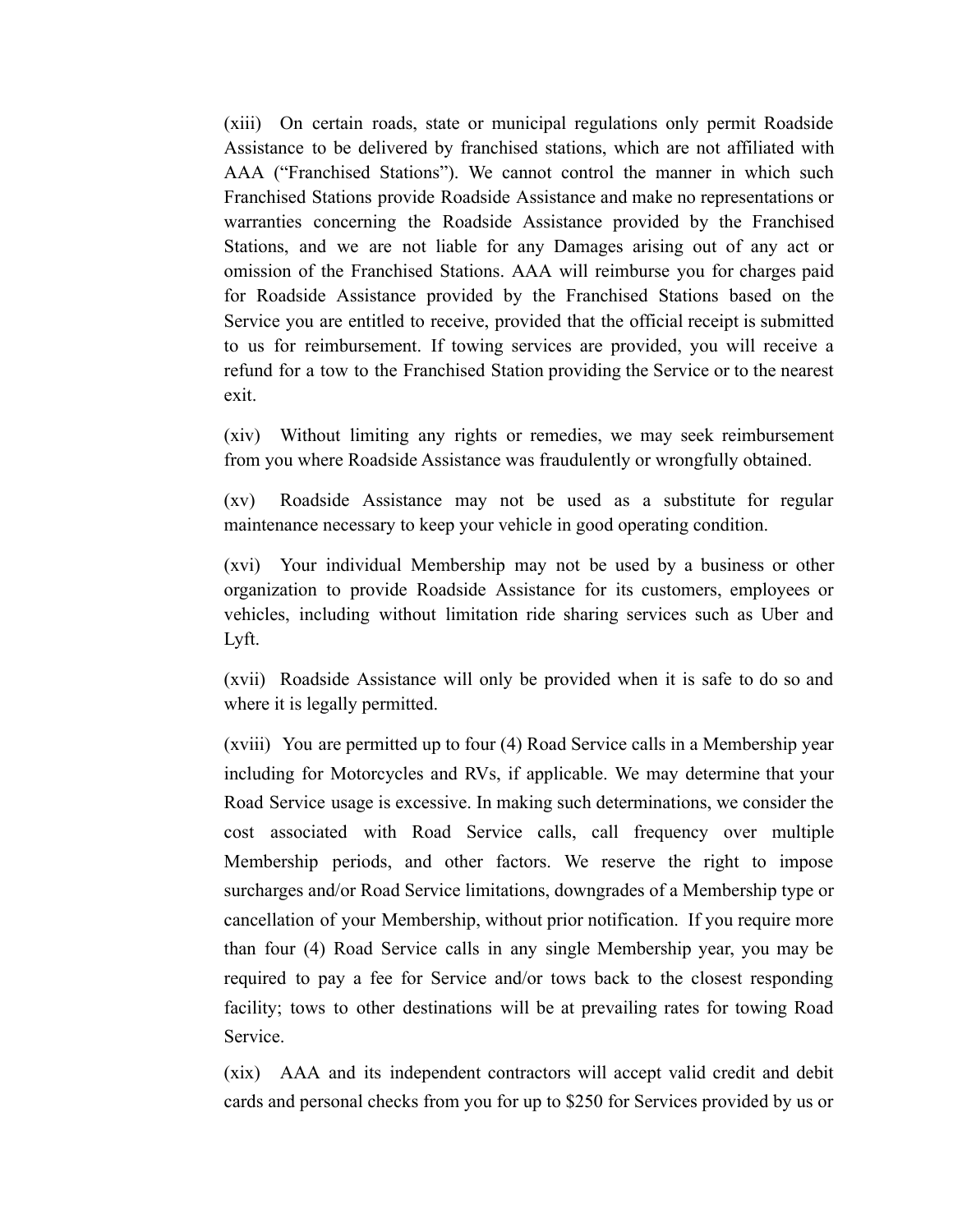our independent contractors. However, AAA and its independent contractors will not accept checks in any amount drawn on a foreign bank. In the event an independent contractor is unable to accept your valid credit and/or debit card, we will provide support to such independent contractor to allow for such usage.

(xx) A detailed description of covered vehicles and services is shown on Schedule A.

#### **3. Bicycle Transportation Assistance**

Where available within our Territory, we will provide you with bicycle transportation assistance ("Bicycle Transportation Service") to Eligible Bicycles (defined below) including any accompanying minors whose Eligible Bicycles become disabled while riding the bicycle. Bicycle Transportation Service includes two (2) Bicycle Transportation Service calls per Membership year and is limited to ten (10) miles per call at no charge. Bicycle Transportation Service in excess of two (2) Bicycle Transportation Service calls per Membership year or ten (10) miles per call may incur additional charges. We will provide an estimate of the fee prior to dispatching a driver. We may attempt minor bicycle repairs. We disclaim any representations or warranties regarding such minor repairs. Bicycle Transportation Service is provided only along a normally traveled road or street. Bicycle Transportation Service is provided only for the rider whose bicycle is disabled and accompanying minors. Additional costs may apply. Bicycles must be able to be transported on standard equipment ("Eligible Bicycles"). The following are excluded from the Bicycle Transportation Service: motorcycles, electric scooters, mopeds, motorized bicycles or vehicles of any kind, unattended bicycles, and bicycles secured with a lock for which no key is available at the time of the Bicycle Transportation Service. To obtain the Bicycle Transportation Service, you must have a valid Membership and show a valid photo identification. Bicycle Transportation Service is not transferrable.

#### **4. Discounts**

Discounts (if applicable) are valid at participating locations. Certain restrictions may apply. Participating locations and savings vouchers may be added or deleted and the level of discounts are subject to change at any time without notice.

#### **5. Products and Services**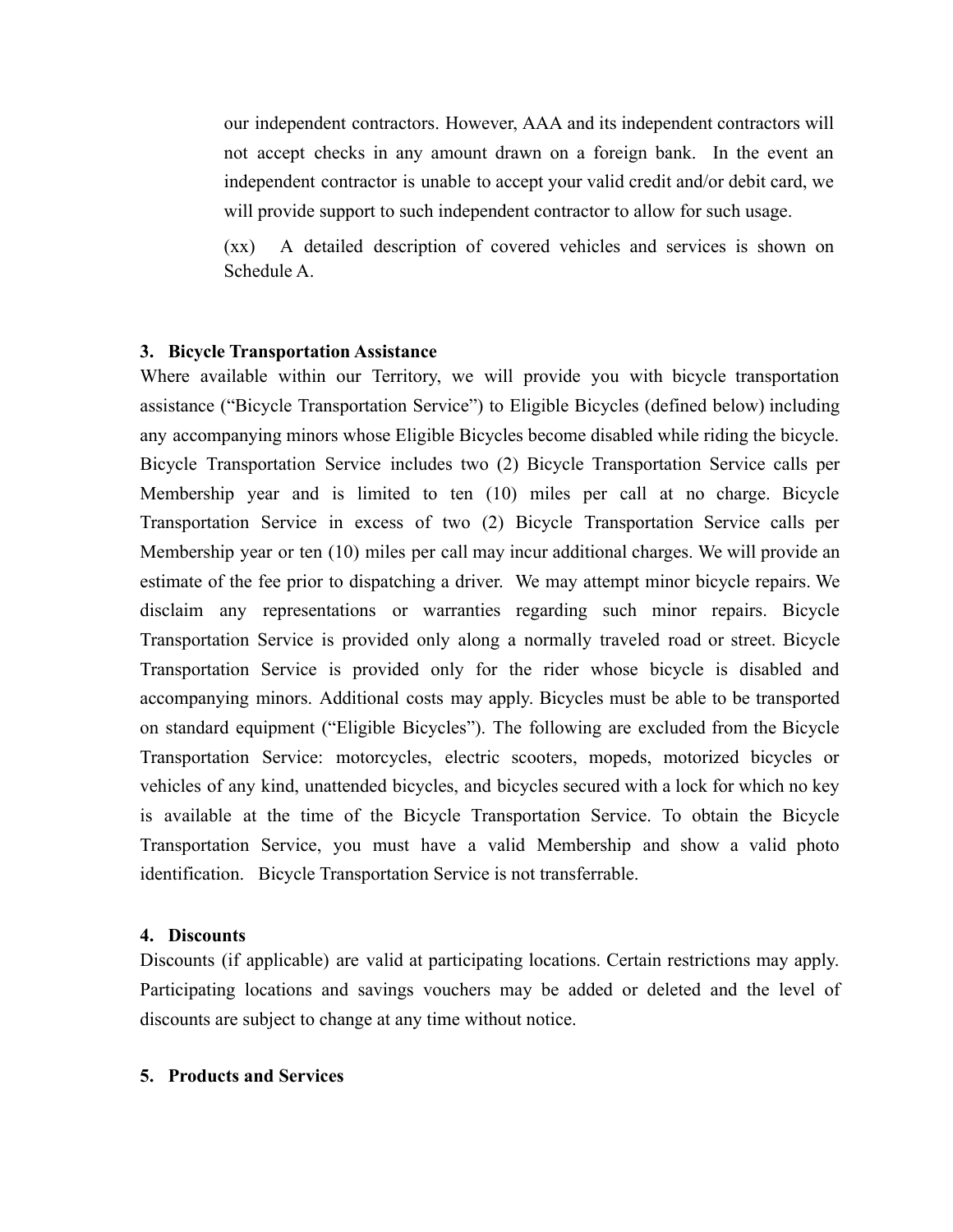We partner with third-party service providers ("Service Providers") who offer products and services to you. These products and services include without limitation, identity theft monitoring, travel, financial and insurance products, as well as other services. In most cases, we act as an intermediary between you and the Service Providers. Products or services that you purchase using your Membership are provided directly by the Service Provider. We are not responsible for the actions or inactions of the Service Providers, their breach of contract, their failure to comply with any laws, or any intentional or negligent actions or omissions on the part of such Service Provider or Service Provider's subcontractors, which may result in any loss, damage, delay, inconvenience or injury to you. In no event shall we be liable for any damages in connection with a product or service obtained by you from a Service Provider.

## **6. Other Provisions**

#### **A. Membership Information and Communication**

(i) **General**. We expect you to submit and maintain accurate and current information in connection your Membership. Such information includes name, address, email address, mobile and landline telephone number (s) and date of birth. You consent to AAA calling and/or texting you on the telephone number(s) you have provided using an autodialed and/or prerecorded or artificial voice message to provide you with transactional information regarding your Membership. You are not required to agree to receive prerecorded or artificial voice messages and, if applicable, calls to your wireless phone, as a condition of your Membership. Periodically, we will utilize the National Change of Address (NCOA) system as well as other available databases and information to update your information. You can change your account information by accessing AAA.com and updating your profile, by calling (800) 222-8252, in person at a AAA branch, or by mail addressed to AAA Northeast, 110 Royal Little Drive, Providence, Rhode Island 02904. To access your Membership information via AAA.com, you will be required to create a login username and password. We cannot assume any liability for correspondence, mail or email that is lost, delayed, or misdirected. To obtain Membership benefits, the name on your Membership must match the name on your valid government issued identification. We may offer you a Membership as part of a promotion at no or a discounted cost to you ("Promotional Membership"). Except as otherwise specified in the promotional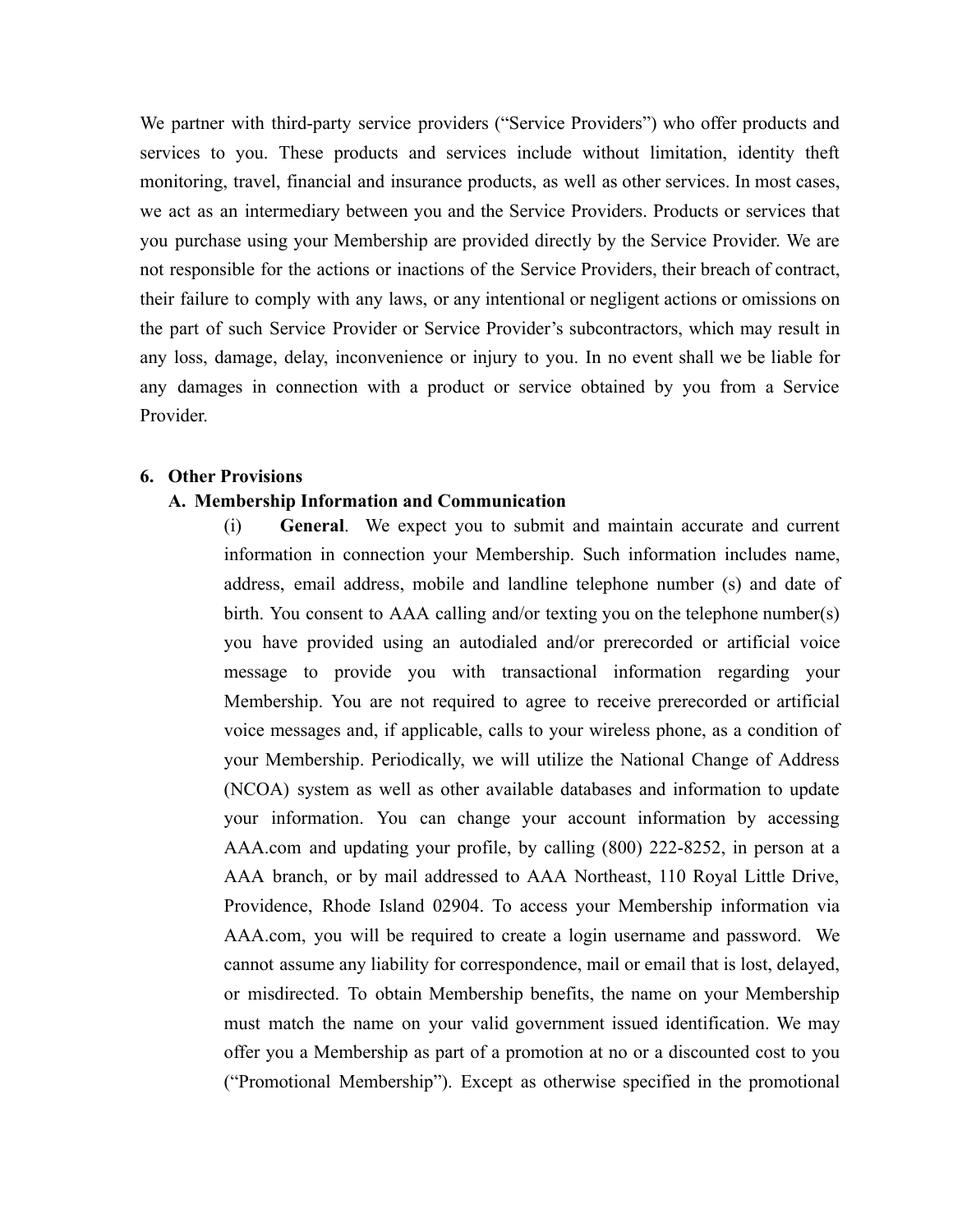materials, any Promotional Membership provides all Membership benefits in accordance with these Terms. Membership products and services may vary depending upon your geographic location. Membership dues and fees may change without notice.

**(ii) Paperless Option.** As part of AAA Northeast's efforts to adopt environmental practices that foster a sustainable future, the Club is committed to offering a paperless option ("PO") to its members for materials related to their membership. Please note that PO members may still receive paper correspondence for non-membership related matters, such as for insurance, financial services and other Club business lines. Over the next two (2) years, all Members will be converted to the PO. However, other than Members who pay monthly, Members can opt out of the paperless option at any time; provided, however, the Club may still email and/or text, as permitted by law, from time to time. Members who pay monthly, and any other Member that elects the PO, shall receive membership related notices and communications from the Club electronically, including without limitation the Member's Membership Card, offers, certain marketing materials, Membership renewals/invoices, privacy notices, and publications from the Club. Members may elect or cancel the PO by accessing AAA.com and updating their profile, by calling (800) 222-8252, in person at a AAA branch, or by mail addressed to AAA Northeast, 110 Royal Little Drive, Providence, Rhode Island 02904.

### **B. Term**

Your annual Membership term ("Term") will commence upon our receipt of payment of Membership dues and will expire on either (i) the  $1<sup>st</sup>$  day of the month or (ii) the  $15<sup>th</sup>$  day of the month after your one-year anniversary date, as determined by AAA ("Expiration Date"); provided, however the Term for Associate Memberships will be aligned with the Primary Member upon joining so may be shorter than one (1) year for the first year of Membership, in which case the dues, and any corresponding discount, will be prorated accordingly. Membership dues paid during the ninety (90) day period after the Expiration Date renews your Membership for twelve (12) months from the original Membership Expiration Date. Payment received more than ninety (90) days following the Expiration Date or at the request of the Member causes a new Membership to be established with a new Expiration Date and may result in charges such as nonrefundable enrollment and same-day service fees. A grace period of fifteen (15) days follows the Expiration Date in which all Member benefits, including Roadside Assistance, are available; provided, Membership dues must be paid prior to Service. Your Membership Expiration Date may be extended upon your request subject to our prior written approval, which may be granted in our sole discretion. If we agree to extend your Membership Expiration Date, you may be charged prorated Membership dues for the term of your Membership extension. Membership is valid up to and including your Membership Expiration Date.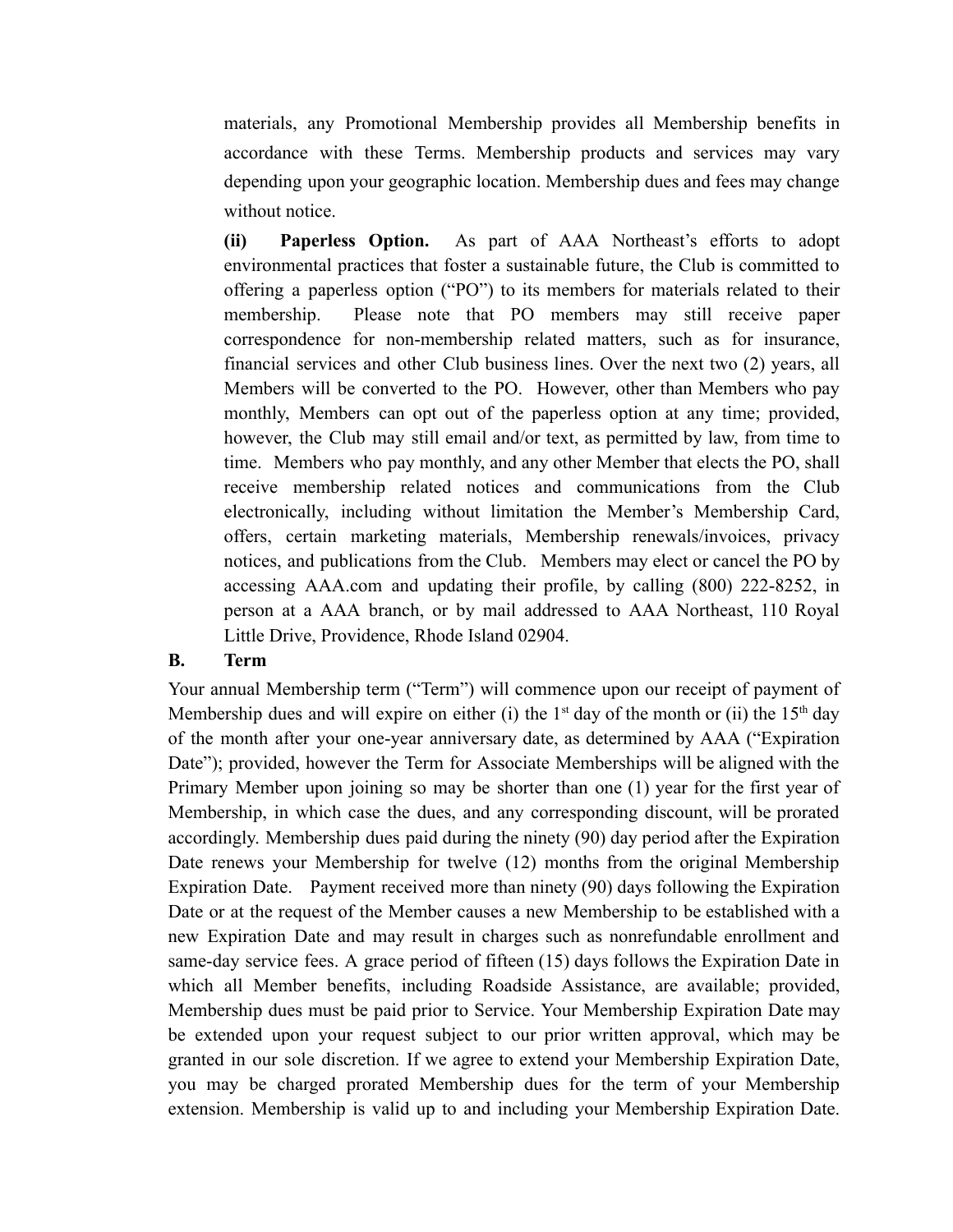Membership overpayments up to ten dollars (\$10.00) will be credited to your next Membership renewal. Overpayments over ten dollars (\$10.00) will be refunded to the Member.

## **C. Payment**

Prior to the Expiration Date of your Membership, you will receive a notice of renewal for the subsequent twelve (12) month period. A charge may be assessed for returned checks.

**(i) Annual Payment Plan**. Payment in full for your Membership is due upon joining. Depending on when you join and your Expiration Date, your payment may include extra days for the first year of Membership for which there is no charge. Renewal Membership payment is due in full before your current Membership Expiration Date.

**(ii) Monthly Payment Plan**. Members who have a valid email address and agree to the PO, are eligible to elect to pay their Membership dues monthly. Members on the Monthly Payment Plan authorize the Club to deduct their Membership dues from a valid credit or debit card on a monthly basis over the Term of their Membership. Depending on when you join and your Expiration Date, your payment may include extra days for the first year of Membership for which there is no extra charge. If you elect to pay monthly, you are subject to all provisions in these Terms and Conditions, except as stated herein. Additional requirements for paying monthly include the following:

a. All Members must agree to automatically renew their Membership. The automatic renewal at the Expiration Date will renew membership for the next year.

b. All Members in a household must also pay monthly and must have the same Expiration Date for their Memberships.

c. Members who pay monthly will not be subject to an enrollment fee nor a cancellation fee. Membership can be canceled at any time, but members are not eligible for refunds for a partial month of service.

d. There are no gift Memberships available if you choose to pay monthly.

(iii) **Quarterly Payment Plan**. Plus Members who have a valid email address and agree to automatically renew their Membership are eligible to elect to pay their annual Membership dues pursuant a quarterly payment plan ("QPP"). Members paying pursuant to a QPP are responsible for paying the annual Membership dues allocated on a quarterly basis over the Term of their Membership, however, in no event will Member be required to pay more than the annual Membership dues. QPPs are subject to the same requirements for Monthly Payment Plans set forth above in Section  $6(c)(ii)(a)-(d)$ . The QPP is currently not available to new Members.

### **D. Automatic Renewal**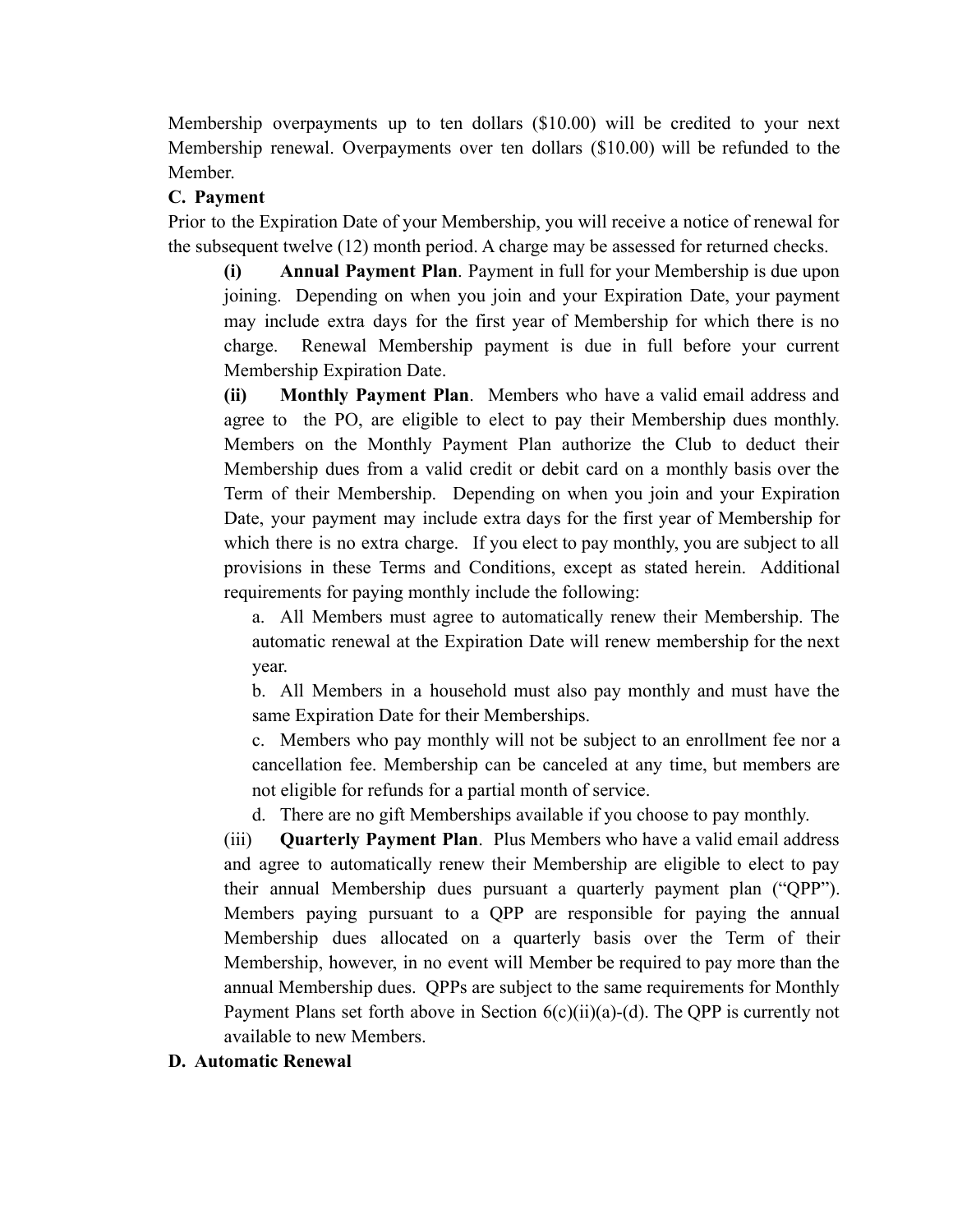By selecting the automatic renewal option, you authorize AAA to renew your annual Membership at your current Membership type (Basic, Plus or Premier) and on your current payment frequency (annually or monthly) at prevailing rates up to thirty (30) days in advance of your Membership Expiration Date by charging the credit/debit card you have provided to us. We may use databases and other information to ensure that your credit card information is up to date. In advance of your Expiration Date and before you are charged, AAA will provide notice of the automatic renewal.

### **E. Cancellation; Termination**

(i) You have the right to cancel your Membership at any time. Membership cancellation is subject to payment of a cancellation fee of \$10.00 per member, unless otherwise noted as part of a promotion; provided, however cancellation fees shall not apply to Memberships subject to automatic renewal. If you cancel your Membership, you will receive a pro rata refund of your Membership dues; provided, however, Members paying on the MPP or QPP will not be eligible for a refund for a partial month or partial quarter upon termination/cancellation. Refunds will be issued using the original form of payment, when possible. If your Membership is cancelled for any reason and you wish to rejoin, you may not retain your tenure as a AAA Member.

(ii) We may terminate or downgrade your Membership, including any Associate Memberships, without notice, for any reason, in which case we will provide you with a pro rata refund of your Membership fee less any other amounts owed to us.

(iii) We may terminate any or all, or portions thereof, of the benefits and services available under Membership at any time with or without notice.

(iv) Upon Membership termination, all Membership benefits shall cease.

(v) Monthly or Quarterly Payment Plan Members that are cancelled and want to renew, can only renew under an annual payment plan, which requires payment in full and may be subject to a nonrefundable enrollment and same-day services fees.

## **F. Member Privacy Policy and Social Media**

Any information we capture is subject to the AAA Privacy Policy as amended from time to time. You may view the current version of the AAA Privacy Policy at any time online at AAA.com. We maintain certain social media sites. Should you post any content to our social media sites, you consent to our use and/or re-post of such content in any media, including marketing materials, at our sole discretion. We also reserve the right to remove any posts to our Social Media sites, in our sole discretion.

### **G. Publication**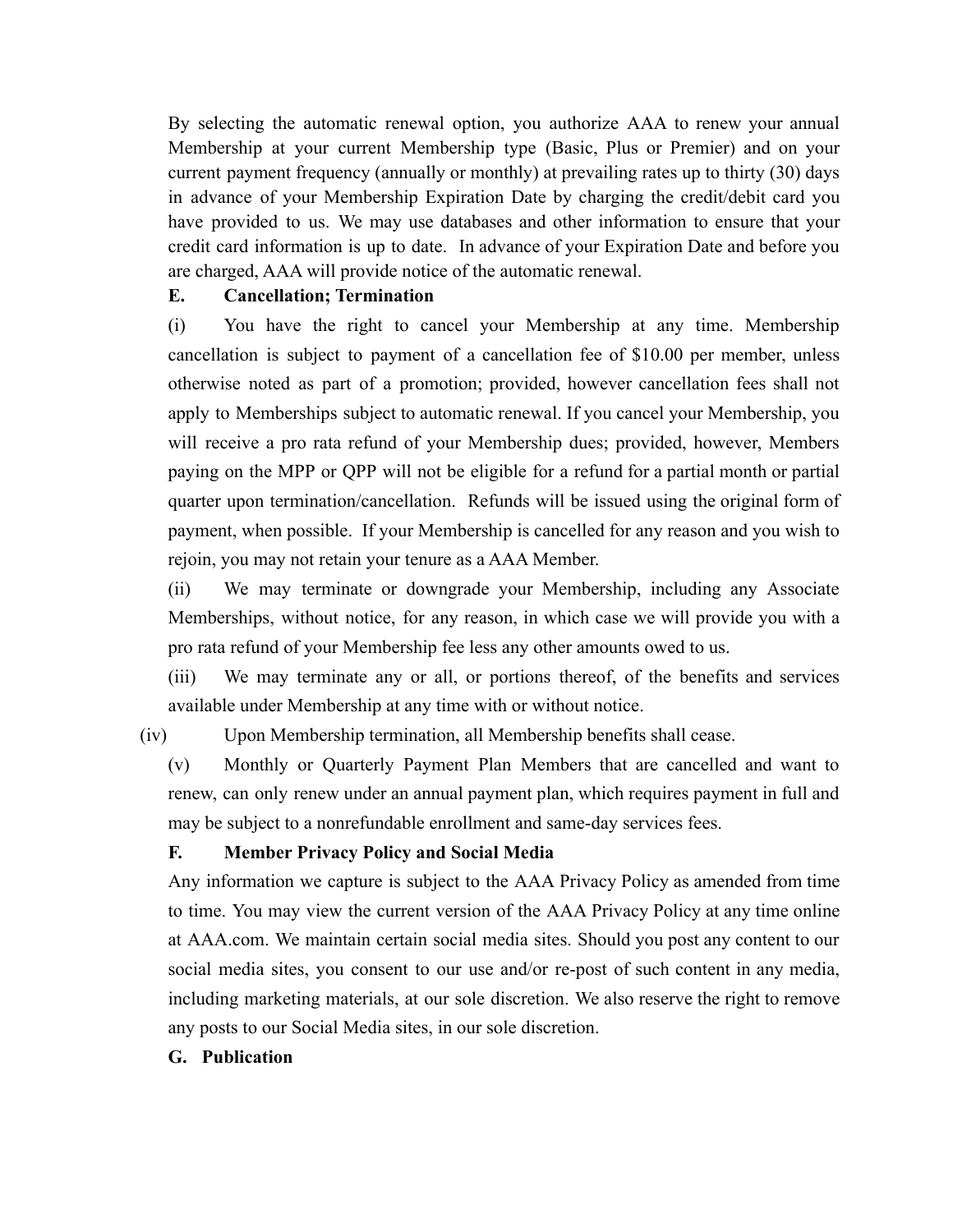Your Membership includes a AAA publication on topics relevant to our Members. The subscription rate is \$2.00 annually, which is included in, but cannot be deducted from the Primary Membership dues.

# **H. DISCLAIMERS; LIMITATION OF LIABILITY**

THE MEMBERSHIP BENEFITS AND SERVICES ARE PROVIDED ON AN "AS AVAILABLE" BASIS.

AAA AND ALL OF ITS RESPECTIVE AFFILIATES, SUBSIDIARIES, DIRECTORS, OFFICERS, INDEPENDENT CONTRACTORS AND AGENTS (COLLECTIVELY "THIRD PARTY PROVIDERS") EXPRESSLY DISCLAIM ALL WARRANTIES OF ANY KIND, WHETHER EXPRESS OR IMPLIED, INCLUDING, BUT NOT LIMITED TO, THE IMPLIED WARRANTIES OF MERCHANTABILITY, FITNESS FOR A PARTICULAR PURPOSE AND NON-INFRINGEMENT.

THIRD PARTY PROVIDERS SHALL NOT BE LIABLE FOR ANY INDIRECT, INCIDENTAL, SPECIAL, CONSEQUENTIAL, PUNITIVE OR EXEMPLARY DAMAGES, INCLUDING BUT NOT LIMITED TO, DAMAGES FOR LOSS OF PROFITS, GOODWILL, USE, DATA OR OTHER INTANGIBLE LOSSES (EVEN IF THIRD PARTY PROVIDERS HAVE BEEN ADVISED OF THE POSSIBILITY OF SUCH DAMAGES).

SOME JURISDICTIONS DO NOT ALLOW THE EXCLUSION OF CERTAIN WARRANTIES OR THE LIMITATION OR EXCLUSION OF LIABILITY FOR INCIDENTAL, CONSEQUENTIAL, PUNITIVE OR OTHER DAMAGES. ACCORDINGLY, SOME OF THE ABOVE LIMITATIONS AND EXCLUSIONS MAY NOT APPLY TO YOU.

# **I. DISPUTE RESOLUTION AND CLASS ACTION WAIVER**

MANY DISPUTES CAN BE RESOLVED SIMPLY BY WRITING TO US. WE WILL WORK TO RESOLVE ANY DISPUTE WITH YOU ARISING OUT OF OR RELATING TO YOUR MEMBERSHIP AS EXPEDITIOUSLY AS POSSIBLE.YOU AGREE TO CONTACT US IN WRITING DESCRIBING YOUR DISPUTE, AND WE WILL RESPOND TO YOU WITHIN THIRTY (30) DAYS. PLEASE INCLUDE WITH YOUR CORRESPONDENCE ANY INFORMATION THAT YOU WOULD LIKE US TO CONSIDER. IF WE CANNOT RESOLVE THE DISPUTE WITHIN 30 DAYS, YOU AGREE TO SUBMIT ANY AND ALL DISPUTES, INCLUDING BUT NOT LIMITED TO CLAIMS FOR BREACH OF CONTRACT, EXPRESS OR IMPLIED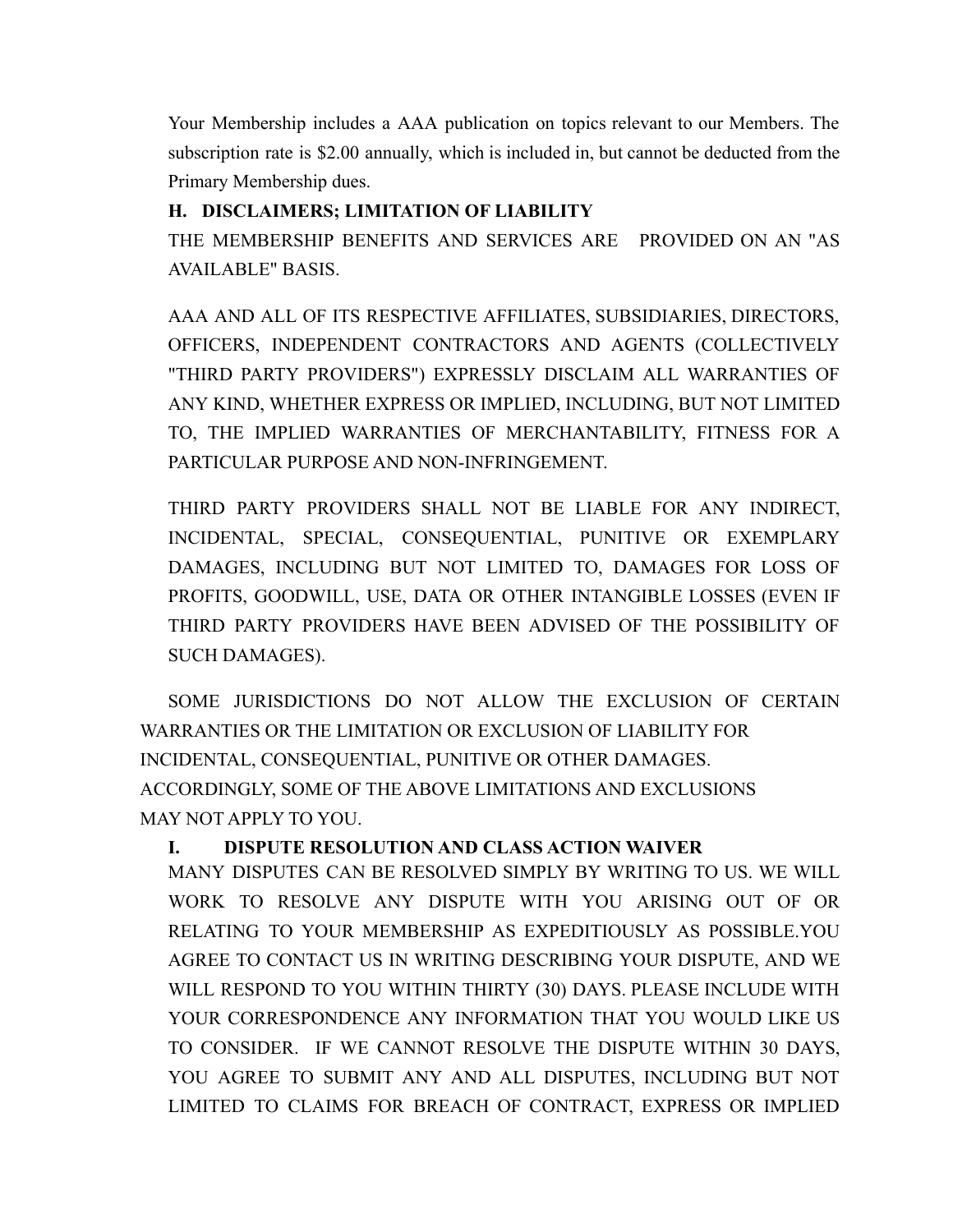WARRANTY, CONSUMER PROTECTION CLAIMS, STATUTORY VIOLATIONS OF ANY KIND, STRICT LIABILITY, NEGLIGENCE, MISREPRESENTATION AND/OR FRAUD ("CLAIMS"), TO BINDING ARBITRATION PURSUANT TO THE FEDERAL ARBITRATION ACT (TITLE 9 OF THE UNITED STATES CODE). IN SO AGREEING, YOU WAIVE ANY RIGHTS TO TRIAL BY JURY WITH RESPECT TO SUCH DISPUTES. THE ARBITRATION SHALL BE CONDUCTED IN THE STATE IN WHICH YOU RESIDE, AND THE LAWS OF THE STATE OF DELAWARE SHALL APPLY. THERE SHALL BE NO RIGHT OR AUTHORITY FOR ANY CLAIMS TO BE ARBITRATED ON A CLASS ACTION BASIS. NOTWITHSTANDING THE ABOVE, AS SET FORTH ABOVE, THE DISPUTE WILL BE RESOLVED BY BINDING ARBITRATION UNDER THE FEDERAL ARBITRATION ACT.

## **J. Changes to Terms**

We may change the Terms at any time without notice or liability by posting revised Terms on the AAA website located at AAA.com. Any change shall take effect immediately, unless otherwise provided.

Updated 2/24/22

## SCHEDULE A

## Detailed Description of Services\*

Required Membership Types: Basic, Plus, Premier

 $(Y)$  = Covered Service-  $(N)$  = Not Covered Service

| <b>Four-wheeled vehicles</b> | Dual-wheel |
|------------------------------|------------|
|                              |            |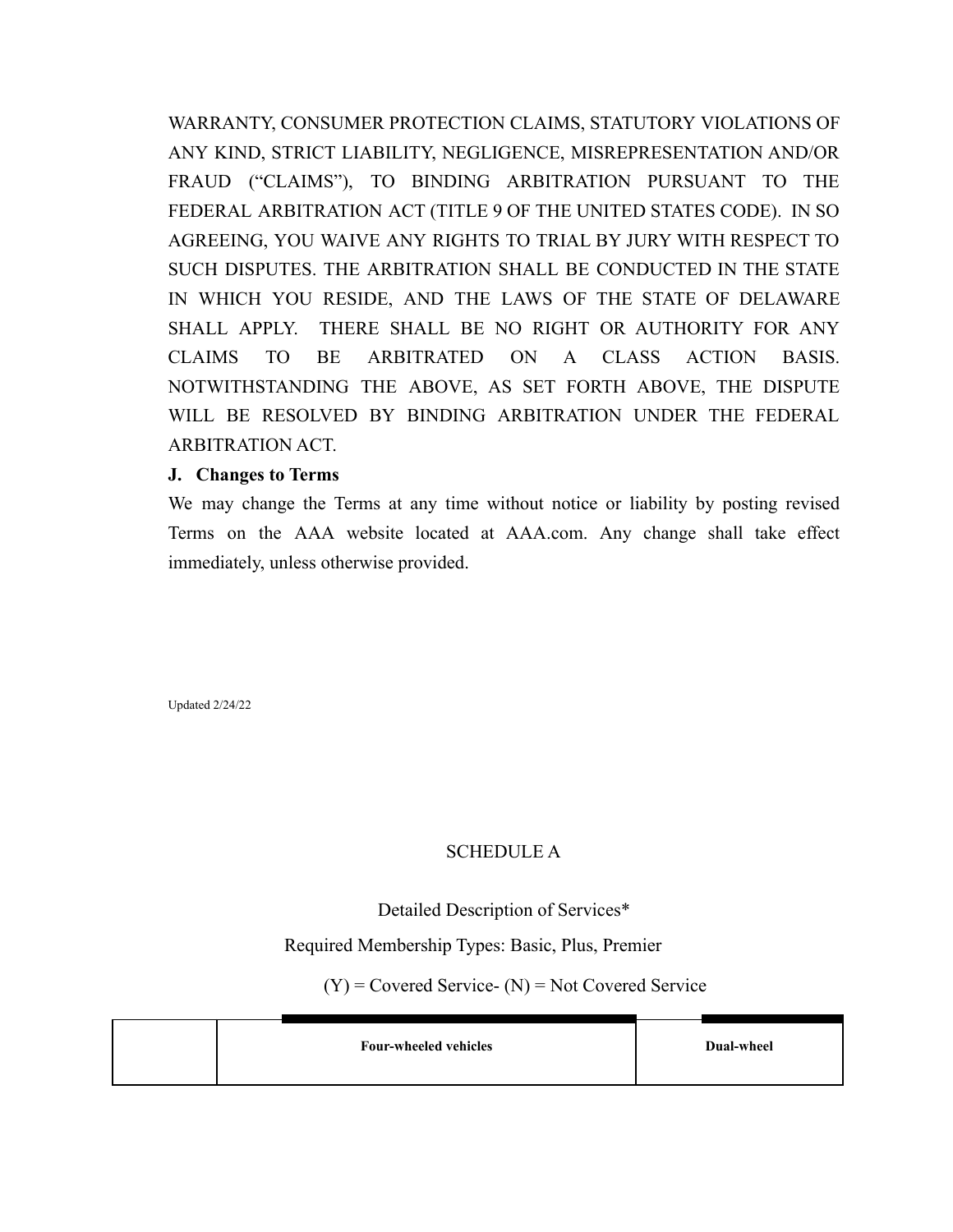| <b>Services</b><br>Provided                                            | <b>Automobiles</b>              |                                 | Trucks,<br><b>Vans</b>          | Pickups &                                 |                                 | Campers &<br><b>Motor homes</b>           |                                 | Travel &<br>Camping<br><b>Trailers</b>  |                                 | <b>Dual-Wheeled</b><br>Campers &<br>Motor $\mathbf{Homes}^1$ |                                 | <b>Dual-Wheeled</b><br>Unloaded<br>Pickups $^{2}$ |  |
|------------------------------------------------------------------------|---------------------------------|---------------------------------|---------------------------------|-------------------------------------------|---------------------------------|-------------------------------------------|---------------------------------|-----------------------------------------|---------------------------------|--------------------------------------------------------------|---------------------------------|---------------------------------------------------|--|
| <b>Minor</b><br>Mechanical<br><b>Repairs and</b><br><b>Adjustments</b> | Basic<br>Plus<br>Premier        | Y<br>Y<br>Y                     | <b>Basic</b><br>Plus<br>Premier | $\mathbf Y$<br>$\mathbf Y$<br>$\mathbf Y$ | Basic<br>Plus<br>Premier        | Y<br>Y<br>$\mathbf Y$                     | Basic<br>Plus<br>Premier        | N<br>N<br>${\bf N}$                     | <b>Basic</b><br>Plus<br>Premier | Y<br>Y<br>Y                                                  | <b>Basic</b><br>Plus<br>Premier | Y<br>$\mathbf Y$<br>$\mathbf Y$                   |  |
| <b>Tire Service</b>                                                    | Basic<br>Plus<br>Premier        | Y<br>Y<br>Y                     | Basic<br>Plus<br>Premier        | Y<br>$\mathbf Y$<br>$\mathbf Y$           | <b>Basic</b><br>Plus<br>Premier | Y<br>Y<br>$\mathbf Y$                     | <b>Basic</b><br>Plus<br>Premier | N<br>$\mathbf N$<br>$\mathbf N$         | Basic<br>Plus<br>Premier        | $\mathbf N$<br>Y<br>Y                                        | Basic<br>Plus<br>Premier        | ${\bf N}$<br>${\bf N}$<br>${\bf N}$               |  |
| <b>Battery</b><br><b>Service</b>                                       | <b>Basic</b><br>Plus<br>Premier | Y<br>Y<br>$\mathbf Y$           | <b>Basic</b><br>Plus<br>Premier | Y<br>$\mathbf Y$<br>$\mathbf Y$           | Basic<br>Plus<br>Premier        | Y<br>Y<br>$\mathbf Y$                     | Basic<br>Plus<br>Premier        | $\mathbf N$<br>$\mathbf N$<br>${\bf N}$ | <b>Basic</b><br>Plus<br>Premier | Y<br>Y<br>$\mathbf Y$                                        | <b>Basic</b><br>Plus<br>Premier | Y<br>$\mathbf Y$<br>$\mathbf Y$                   |  |
| <b>Fuel</b><br><b>Delivery</b><br><b>Service</b>                       | <b>Basic</b><br>Plus<br>Premier | Y<br>Y<br>Y                     | Basic<br>Plus<br>Premier        | Y<br>$\mathbf Y$<br>$\mathbf Y$           | Basic<br>Plus<br>Premier        | Y<br>Y<br>$\mathbf Y$                     | <b>Basic</b><br>Plus<br>Premier | N<br>$\mathbf N$<br>$\mathbf N$         | Basic<br>Plus<br>Premier        | Y<br>Y<br>Y                                                  | Basic<br>Plus<br>Premier        | Y<br>$\mathbf Y$<br>$\mathbf Y$                   |  |
| Lockout<br><b>Service</b>                                              | Basic<br>Plus<br>Premier        | $\mathbf Y$<br>Y<br>$\mathbf Y$ | <b>Basic</b><br>Plus<br>Premier | $\mathbf Y$<br>$\mathbf Y$<br>$\mathbf Y$ | Basic<br>Plus<br>Premier        | $\mathbf Y$<br>$\mathbf Y$<br>$\mathbf Y$ | <b>Basic</b><br>Plus<br>Premier | ${\bf N}$<br>${\bf N}$<br>${\bf N}$     | Basic<br>Plus<br>Premier        | Y<br>$\mathbf Y$<br>$\mathbf Y$                              | <b>Basic</b><br>Plus<br>Premier | Y<br>$\mathbf Y$<br>$\mathbf Y$                   |  |
| Extricating/<br>Winching<br><b>Service</b>                             | <b>Basic</b><br>Plus<br>Premier | Y<br>Y<br>$\mathbf Y$           | Basic<br>Plus<br>Premier        | $\mathbf Y$<br>$\mathbf Y$<br>$\mathbf Y$ | Basic<br>Plus<br>Premier        | $\mathbf Y$<br>$\mathbf Y$<br>$\mathbf Y$ | Basic<br>Plus<br>Premier        | ${\bf N}$<br>${\bf N}$<br>${\bf N}$     | <b>Basic</b><br>Plus<br>Premier | ${\bf N}$<br>Y<br>$\mathbf Y$                                | Basic<br>Plus<br>Premier        | $\mathbf Y$<br>$\mathbf Y$<br>$\mathbf Y$         |  |